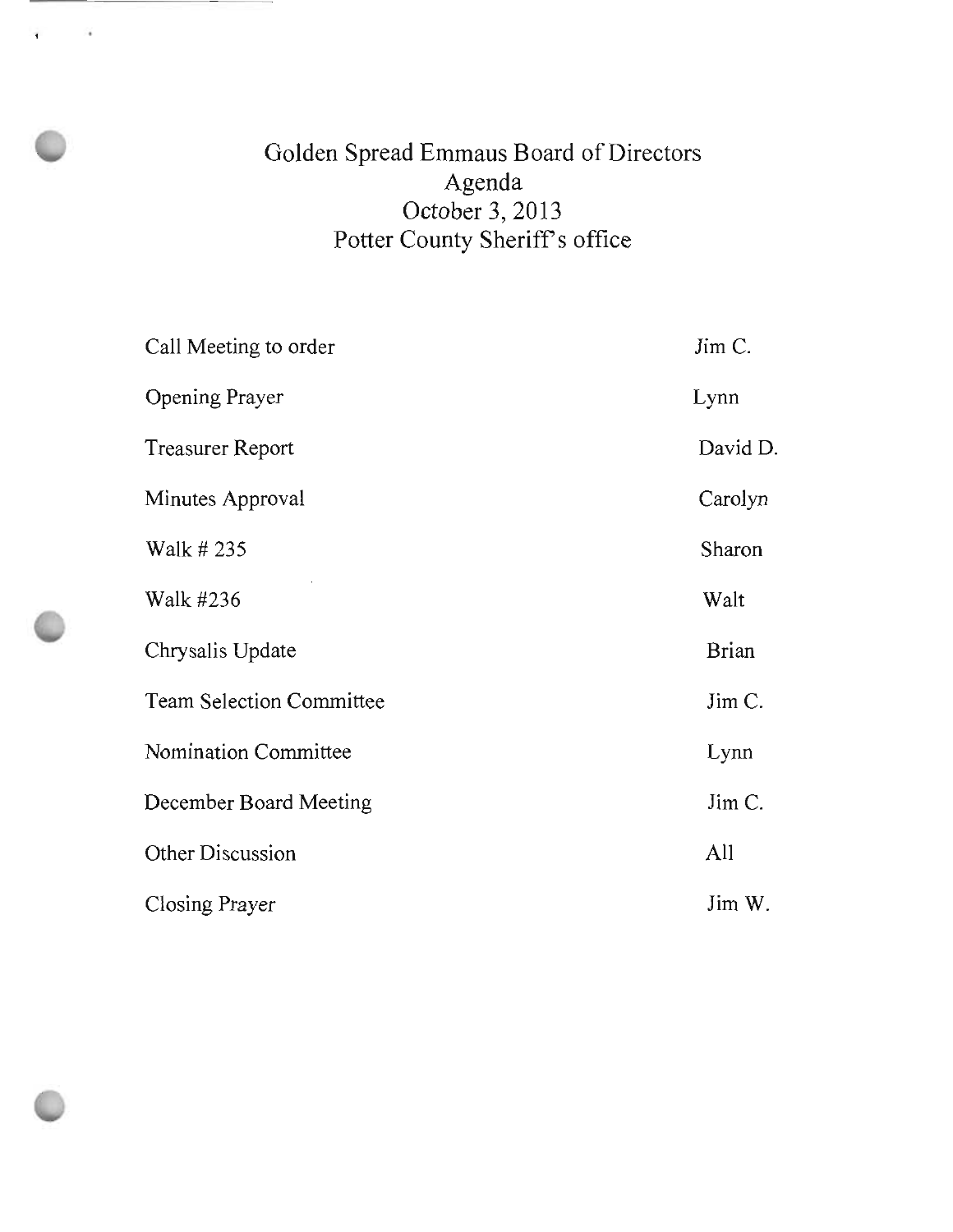# **Golden Spread Emmaus Board of Directors October 3, 2013 Potter County Sherriffs Office**

Present: Jim Crossman, David Hudson, Carolyn Hurt, David Dzik, Lynn Radney, Walt Marlett, Jaci Chadick, Theo McGee, Pam Stork, Brian Thomas, Martha Duke, Brenda Wilhite, Sharon Alexander,Jim Watkins

Absent: Jim Laughlin, Kurt Oheim, Mitch Woodard

Guest: Roger Radney - Men's Registrar,

Meeting called to order by Jim Crossman.

Opening Prayer given by Lynn Radney

#### **Treasurer Report**

David Dzik distributed copies of the Balance Sheet and Profit and Loss Statement from September 30, 2013. Nothing outstanding to report on the Balance Sheet for September. David pointed out a charge of \$154.10 for printing from God of Wonders. Supplies - \$1,500 was spent on next year's supplies. Postage - \$60.00 is the post office box rental fee for the year. David also distributed the Balance Sheet and Profit and Loss Statement from September 30, 2013 for Chrysalis. They have approximately \$5,000 in the bank. There is a \$330.00 credit on room and board charges as a refund from DeFalco on an overcharge. Motion made by Brenda Wilhite and seconded by Lynn Radney to accept the Treasurer's Report for September 2013.

#### **Minutes Approval**

Minutes from the September 5th board meeting were previously distributed on email. Corrections were noted on the Chrysalis Update that the Chrysalis board should be able to serve 3 year terms rather than 2 year terms. Also, IBR's were switched from Brian Thomas in March to Mitch Woodard, then Brian will be IBR for the August walk. Motion to accept the September minutes with the noted corrections was made by Theo McGee, seconded by Brenda Wilhite.

#### Walk #235

Sharon Alexander reported the team is ready' Deb Farner had to resign as Assistant Music Director as she has the shingles. LeAnn Gable has agreed to step in as AMD.

#### **Walk #236**

Walt reported one team member - Scott Schmidt had to resign. Cade Price has agreed to be Scott's replacement as a ATL. The last meeting is later this month.

#### **Chrysalis Update**

Brian Thomas gave an update for Chrysalis. No Community Lay Director has been appointed yet. They still need 4 more board members. Clergy who have agreed to serve include Earl Hainer and Jaci Chadick. New board members who have accepted include Megan Deckard,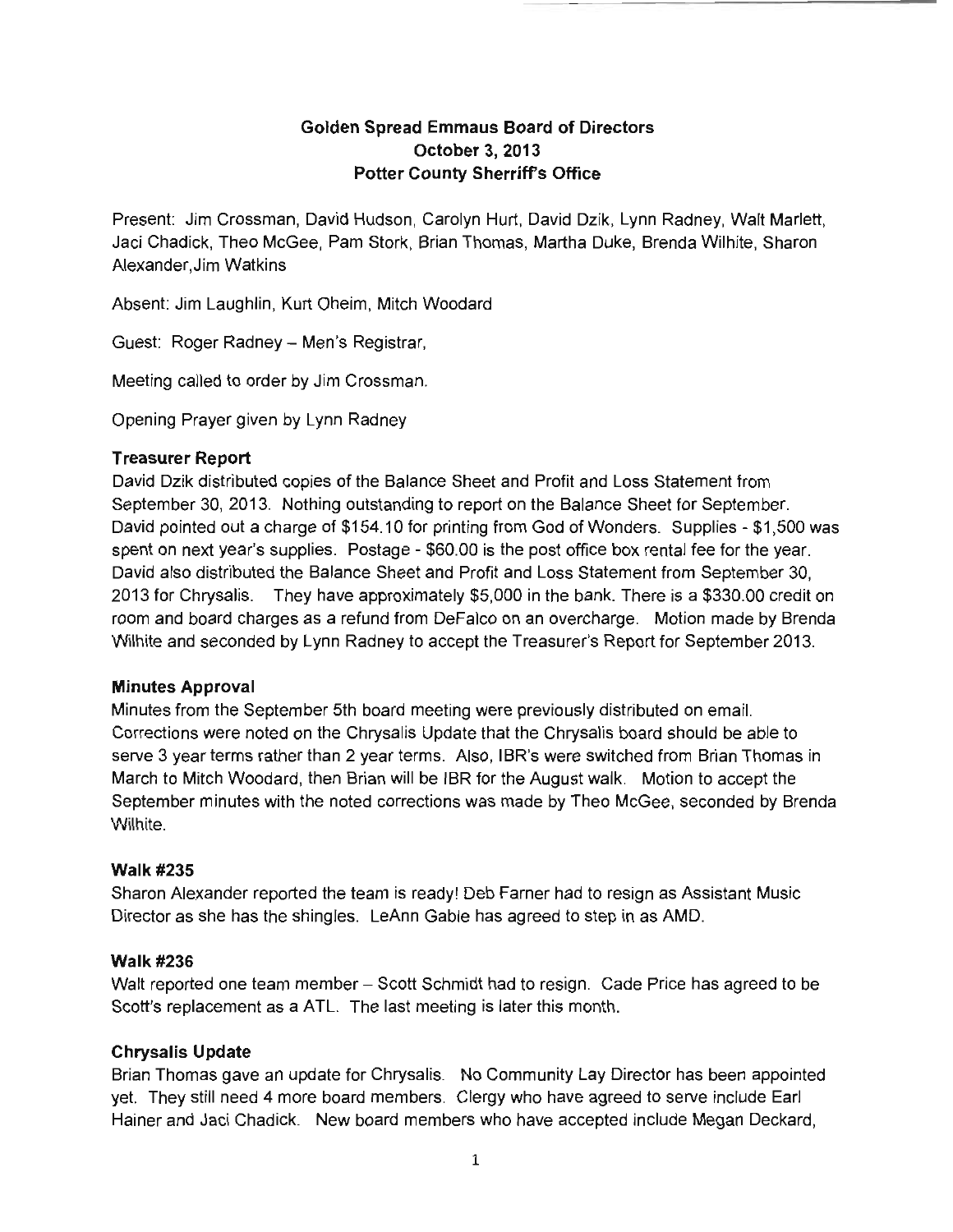Jeff Roller and Marvin Mode. Youth board members now include Olivia Mode and Rachel Tuttle and Tristan Waite and Tanner Schultz. They are in the planning stages for a Youth Pastor luncheon also. Brian asked for support in combining the Chrysalis Rush and Emmaus Community Gathering in November to bring the youth together with Emmaus. He indicated they would like to ask the youth from the last two Chrysalis flights to do the  $4<sup>th</sup>$  day talkas also. Everyone agreed this was an excellent idea.

# **Team Selection Committee**

Jim Crossman announced that the Team Selection Committee met last Tuesday night to select the Emmaus Teams for Women's Walk 237 and Men's Walk 238. The Women's list was presented for the board's review. Motion made to accept team by Pam Stork, second by Brian Thomas. The Men's list was also presented for the board's review. Motion made to accept team by Brian Thomas, second by Walt Marlett. The Clergy list was also reviewed. Motion to accept Clergy list made by Theo McGee, second by Brenda Wilhite.

### **Nominating Committee**

Lynn reported the ballots for the Board Nominations are ready to go. Elections open October 15 and will close on November 15. They will be distributed over email and also be available at the October community gathering.

### **December Board Meeting**

Jim Crossman indicated he would like to cook ribs and pork loin for our December Board of Directors meeting and have that as our Christmas dinner also. New board members will be invited to this meeting also and it will be the farwell to current board members rotating off the board. Date was set for Saturday, December  $7<sup>th</sup>$  at 6:00 pm at the Potter County Sherrif's office. Sign ups include:

| Jim Crossman          | Meat                            |
|-----------------------|---------------------------------|
| Pam Stork             | Pasta Salad                     |
| Sharon Alexander      | <b>Baked Beans</b>              |
| Theo McGee            | Fruit                           |
| Lynn/Roger Radney     | <b>Texas Toast and Apricots</b> |
| Jim Watkins           | Paper Products                  |
| Carolyn Hurt          | Dessert                         |
| Martha Duke           | Cobbler                         |
| <b>Brenda Wilhite</b> | Potato Salad                    |
| <b>Brian Thomas</b>   | Corn                            |
| Jaci Chadick          | Brocolli and Rice Casserole     |
| David Hudson          | Iced Tea                        |

# **Other Discussion**

Jimi Hudson is now responsible for the Emmaus T Shirts. Jim Crossman expressed thank you for the prayers for Lisa's aunt. No board meeting in November.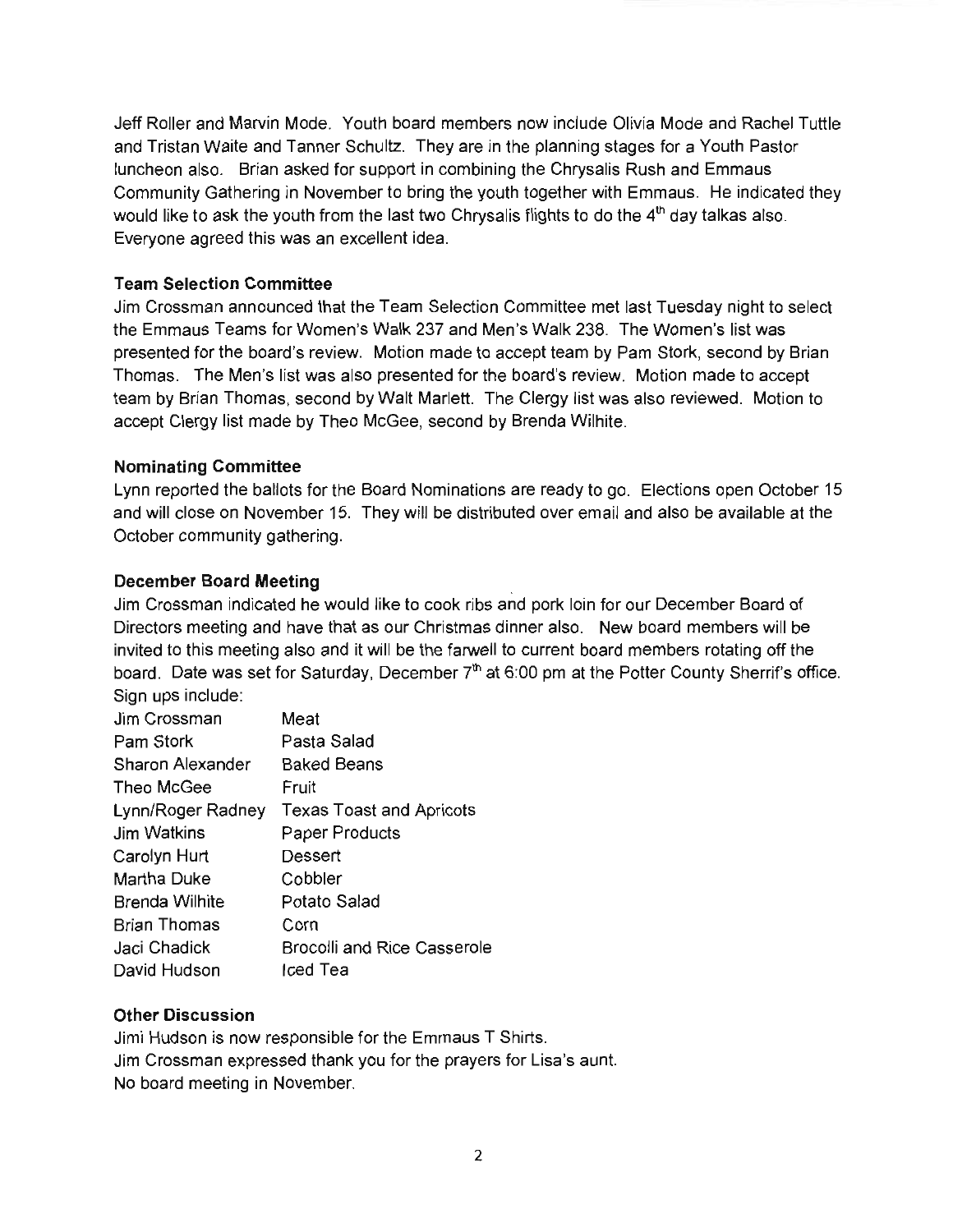Upper Room Leadership Development Training needs to be scheduled and suggested dates were February 1<sup>st</sup> or February 15<sup>th</sup>. Brenda will check with Hillside to see if they can host. It is strongly suggested that all board members attend the training. Once final arrangements are made, the board will be notified of the date and time.

**Closing Prayer** was given by Jim Watkins.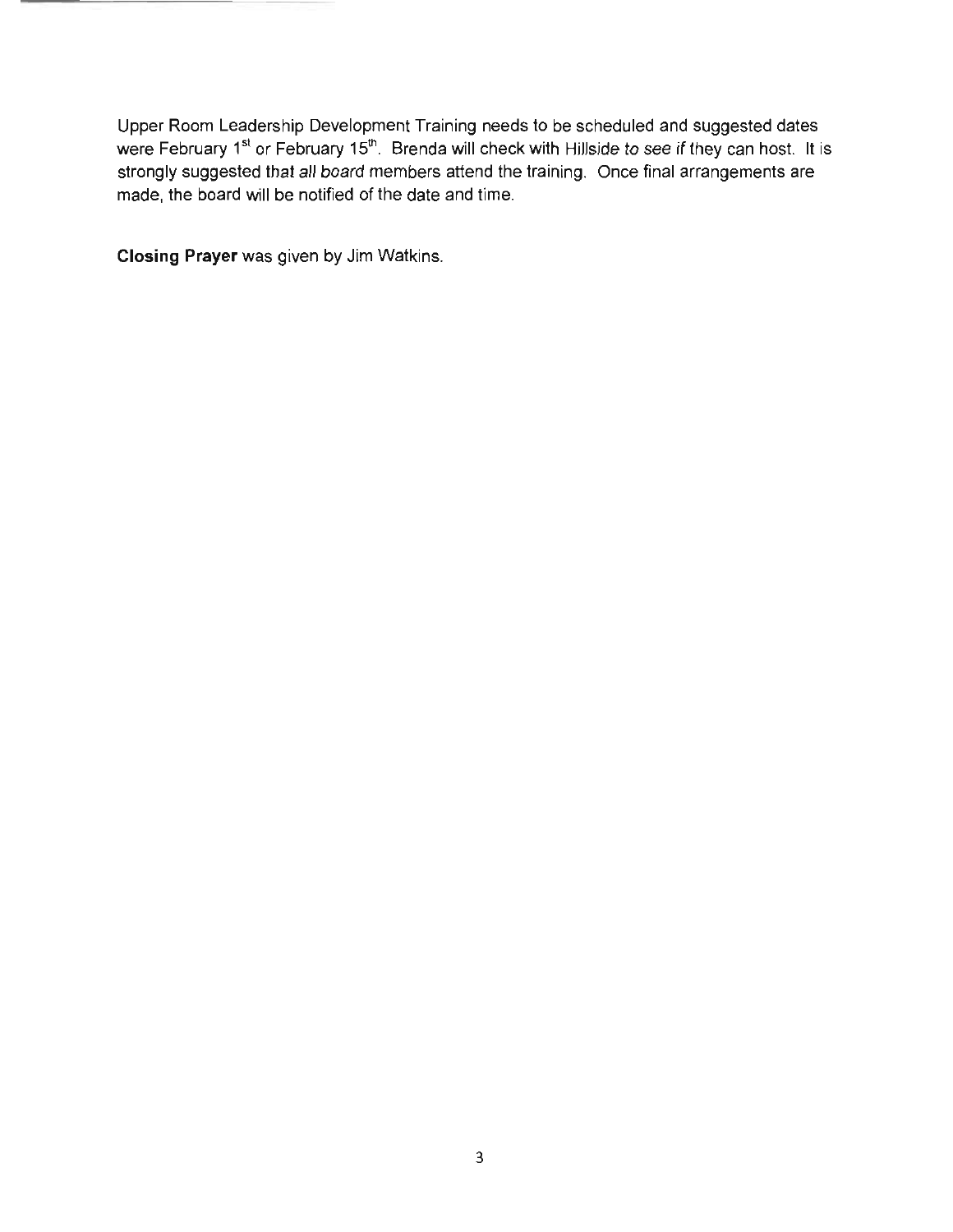# Golden Spread Emma Balance Shee As of September 30, 2013

|                                                                                                                  | Sep 30, 13              |
|------------------------------------------------------------------------------------------------------------------|-------------------------|
| <b>ASSETS</b><br><b>Current Assets</b><br><b>Checking/Savings</b>                                                |                         |
| 1000 · Cash - ANB                                                                                                | 5.682.43                |
| <b>Total Checking/Savings</b>                                                                                    | 5,682.43                |
| <b>Other Current Assets</b><br>1400 · Prepaid Insurance                                                          | 537.47                  |
| <b>Total Other Current Assets</b>                                                                                | 537.47                  |
| <b>Total Current Assets</b>                                                                                      | 6,219.90                |
| <b>TOTAL ASSETS</b>                                                                                              | 6,219.90                |
| <b>LIABILITIES &amp; EQUITY</b><br>Liabilities<br><b>Current Liabilities</b><br><b>Other Current Liabilities</b> |                         |
| 2000 · Prepaid - Men                                                                                             | 2,554.50                |
| 2100 · Prepaid - Women                                                                                           | 1,870.00                |
| 2200 · Reserved - Kairos                                                                                         | 435.15                  |
| 2300 · Reserved - Chrysalis                                                                                      | 146.85                  |
| 2400 · Reserved - Missions                                                                                       | 227.24                  |
| 2450 · Reserved - Faith City Miss                                                                                | 1,050.00                |
| 2500 · Reserved - Scholarships                                                                                   | 1,097.58                |
| 2550 · Reserved - Clark Scholars                                                                                 | 1,774.00                |
| 2650 · Reserved - Book Table                                                                                     | 299.00                  |
| <b>Total Other Current Liabilities</b>                                                                           | 9,454.32                |
| Total Current Liabilities                                                                                        | 9,454.32                |
| <b>Total Liabilities</b>                                                                                         | 9,454.32                |
| Equity<br>3900 · Retained Earnings<br>Net Income                                                                 | 2,855.99<br>$-6,090.41$ |
| <b>Total Equity</b>                                                                                              | $-3.234.42$             |
| <b>TOTAL LIABILITIES &amp; EQUITY</b>                                                                            | 6,219.90                |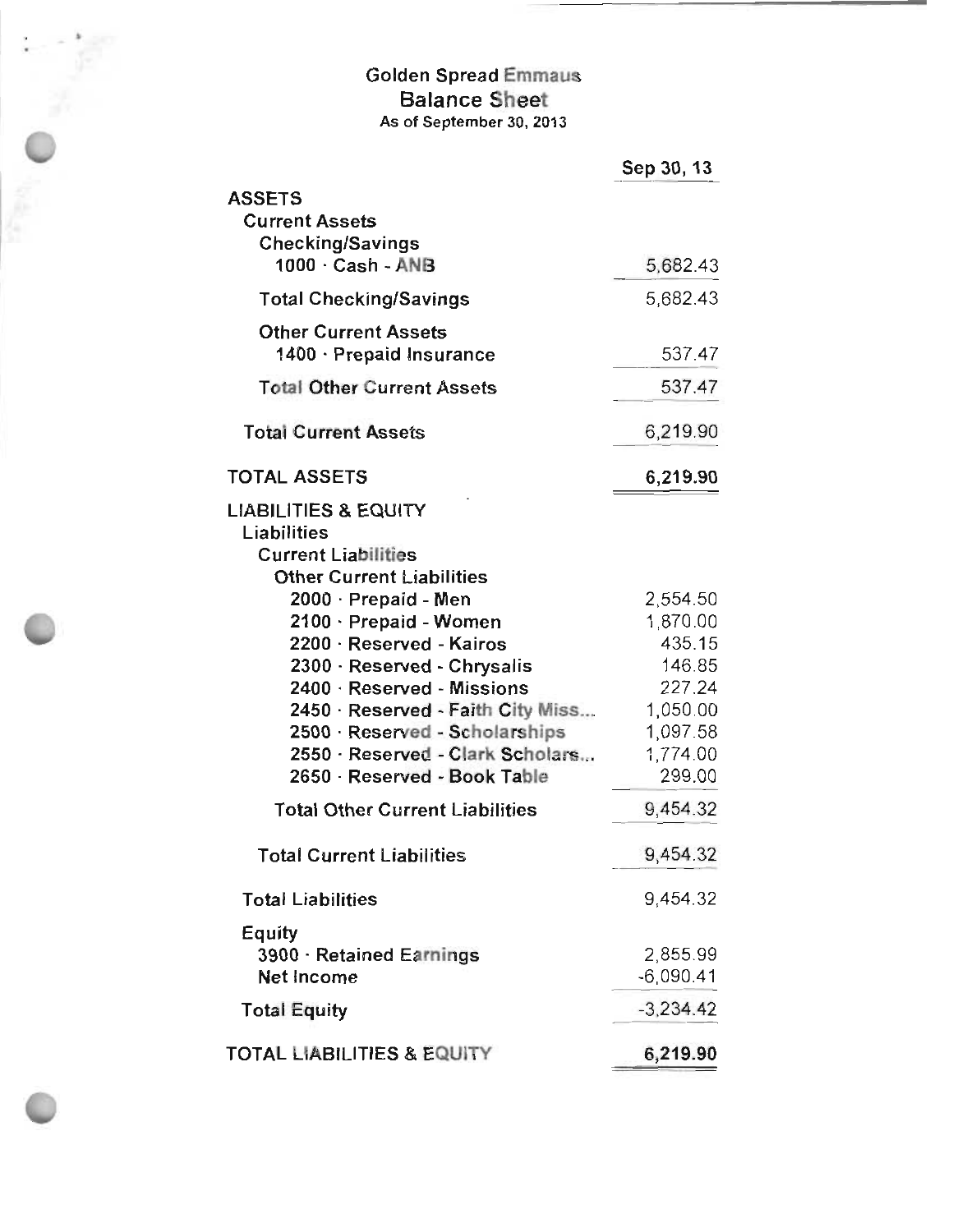#### Golden Spread Emmaus Profit & Loss

#### January through September 2013

|                                                           |                                |                     |                       | Golden Spread Emmaus |                    |                  |             |                  |                |                     |
|-----------------------------------------------------------|--------------------------------|---------------------|-----------------------|----------------------|--------------------|------------------|-------------|------------------|----------------|---------------------|
|                                                           |                                |                     |                       | Profit & Loss        |                    |                  |             |                  |                |                     |
|                                                           | January through September 2013 |                     |                       |                      |                    |                  |             |                  |                |                     |
|                                                           | <b>Jan 13</b>                  | Feb 13              | Mar 13                | Apr 13               | May 13             | Jun 13           | $J$ ul 13   | Aug 13           | Sep 13         | TOTAL               |
| Ordinary Income/Expense<br>Income                         |                                |                     |                       |                      |                    |                  |             |                  |                |                     |
| 4000 · Team Fees                                          | 000                            | 5,661.00            | 4,960.00              | 0.00                 | 4.771.00           | 0.00             | 0.00        | 5.424.00         | 000            | 20,816.00           |
| 4100 · Pilgrim Fees<br>4200 · Book Table (Net of Expense) | 000<br>0 <sub>0</sub>          | 6,300.00<br>786.51  | 6,125.00<br>$-583.98$ | 0.00<br>$-188.19$    | 5,950.00<br>485.68 | 000<br>$-611.48$ | 0.00        | 3,505.00         | 000            | 21,880.00           |
|                                                           |                                |                     |                       |                      |                    |                  | 0.00        | 390 00           | $-439.06$      | $-160.52$           |
| Total Income                                              | 0.00                           | 12,747.51           | 10.501.02             | $-188.19$            | 11,206.68          | $-61148$         | 0.00        | 9,319.00         | $-439.06$      | 42,535 48           |
| Expense<br>6000 · Room & Board<br>$6200 \cdot C$ opies    | 0.00<br>0.00                   | 10,690 00<br>102 39 | 10,060.00<br>92.19    | 0.00<br>56.79        | 9,982 00<br>0.00   | 000<br>0.00      | 0.00<br>000 | 7,147 00<br>0.00 | 0 00<br>154 10 | 37,879 00<br>404 47 |
| $6300 \cdot$ Supplies                                     | 575.97                         | 61.00               | 1,288.73              | 29110                | 1,390.74           | 0.00             | 0.00        | 31191            | 2.663 59       | 6,583.04            |
| 6500 · Upper Room Fees                                    | 0.00                           | 468 00              | 455.00                | 0.00                 | 442.00             | 0.00             | 0.00        | 260 00           | 000            | 1,625.00            |
| 6600 Other Costs                                          | 995.00                         | 0.00                | 0.00                  | 0.00                 | 1,275 00           | 0.00             | 0.00        | 0.00             | 0.00           | 2.270.00            |
| 6800 - Insurance                                          | 179.17                         | 179.17              | 179.17                | 179.17               | 179 17             | 179.17           | 179.17      | 179 17           | 179 17         | 1.512.53            |
| Total Expense                                             | 1,750.14                       | 11.500.58           | 12:075:09             | 526.06               | 13,268.91          | 179.17           | 179.17      | 789808           | 2,996.86       | 50,374.04           |
| Net Ordinary Income                                       | $-1,750.14$                    | 1,245,95            | $-1,574.07$           | $-714.25$            | -2:062.23          | $-790.85$        | $-179.17$   | 1.420.92         | $-3,435.92$    | $-7.838.56$         |
| Other Income/Expense                                      |                                |                     |                       |                      |                    |                  |             |                  |                |                     |
| Other Income<br>8000 - Interest Income                    | 151                            | 1.22                | 1.23                  | 1.33                 | 1.15               | 0.52             | 0.58        |                  | 0.87           | 887                 |
| 8100 - Candlelight Offering                               | 0.00                           | 280 00              | 329.60                | 0.00                 | 304.00             | 0.90             | 000         | 046<br>000       | 185 60         | 1,099 20            |
| 8200 Community Offering                                   | 0.00                           | 260 25              | 348.80                | 0.00                 | 160.80             | 0.00             | 0.00        | 0.00             | 213.60         | 983.45              |
| 8300 Mission Donations                                    | 0.00                           | 100.00              | 200.00                | 100.00               | 0.00               | 100.00           | 100.00      | 200.00           | 100.00         | 900.00              |
| 8500 · Nametags (Net of Expense)                          | 0.00                           | 0.00                | 16.50                 | 0.00                 | 23.25              | 0.00             | C.00        | 7 00             | 350            | 50.25               |
| 8600 · Miscellaneous Donations                            | 0.00                           | 0.00                | 0.00                  | 0.00                 | 0.00               | 15.00            | 0.00        | 000              | 0.00           | 15.00               |
| Total Other Income                                        | 1.51                           | 641.47              | 896.13                | 101.33               | 489 20             | 115.52           | 100.58      | 207 46           | 503 57         | 3,056 77            |
| Other Expense                                             |                                |                     |                       |                      |                    |                  |             |                  |                |                     |
| 9000 · Míscellaneous Supplies                             | 0.00                           | 0.00                | 20 07                 | 0.00                 | 0.00               | 0.00             | 0.00        | 000              | 000            | 20 07               |
| 9100 · License & Fees                                     | 0.00                           | 0.00                | 534 85                | 0.00                 | 134 85             | 0.00             | 0.00        | 134.85           | 000            | 804.55              |
| 9300 · Postage                                            | 0.00                           | 000                 | 0.00                  | 0.00                 | 8 0 0              | 0.00             | 0.00        | 000              | 60.00          | 68 00               |
| 9800 - Returned Checks                                    | 0.00                           | 0.00                | 0.00                  | 183.00               | 183 00             | 0.00             | 0.00        | 0 00             | 0.00           | 366 00              |
| 9900 - Miscellaneous Donation                             | 0.00                           | 0.00                | 0.00                  | 0.00                 | 0.00               | 0.00             | 0.00        | 50.00            | 0.00           | 50 00               |
| <b>Total Other Expense</b>                                | 0.00                           | 000                 | 554 92                | 183.00               | 325.85             | 0.00             | 0.00        | 184 85           | 6000           | 1.308.62            |
| Net Other Income                                          | 1.51                           | 641.47              | 34121                 | $-81.67$             | 163.35             | 115.52           | 100.58      | 2261             | 443 57         | 174815              |
| Net Income                                                | $-1,748.63$                    | 1,888.42            | $-1,232.86$           | $-55.92$             | $-1,898.88$        | $-675.13$        | $-78.59$    | 1,443.53         | $-2,992.35$    | $-6,090.41$         |
|                                                           |                                |                     |                       |                      |                    |                  |             |                  |                |                     |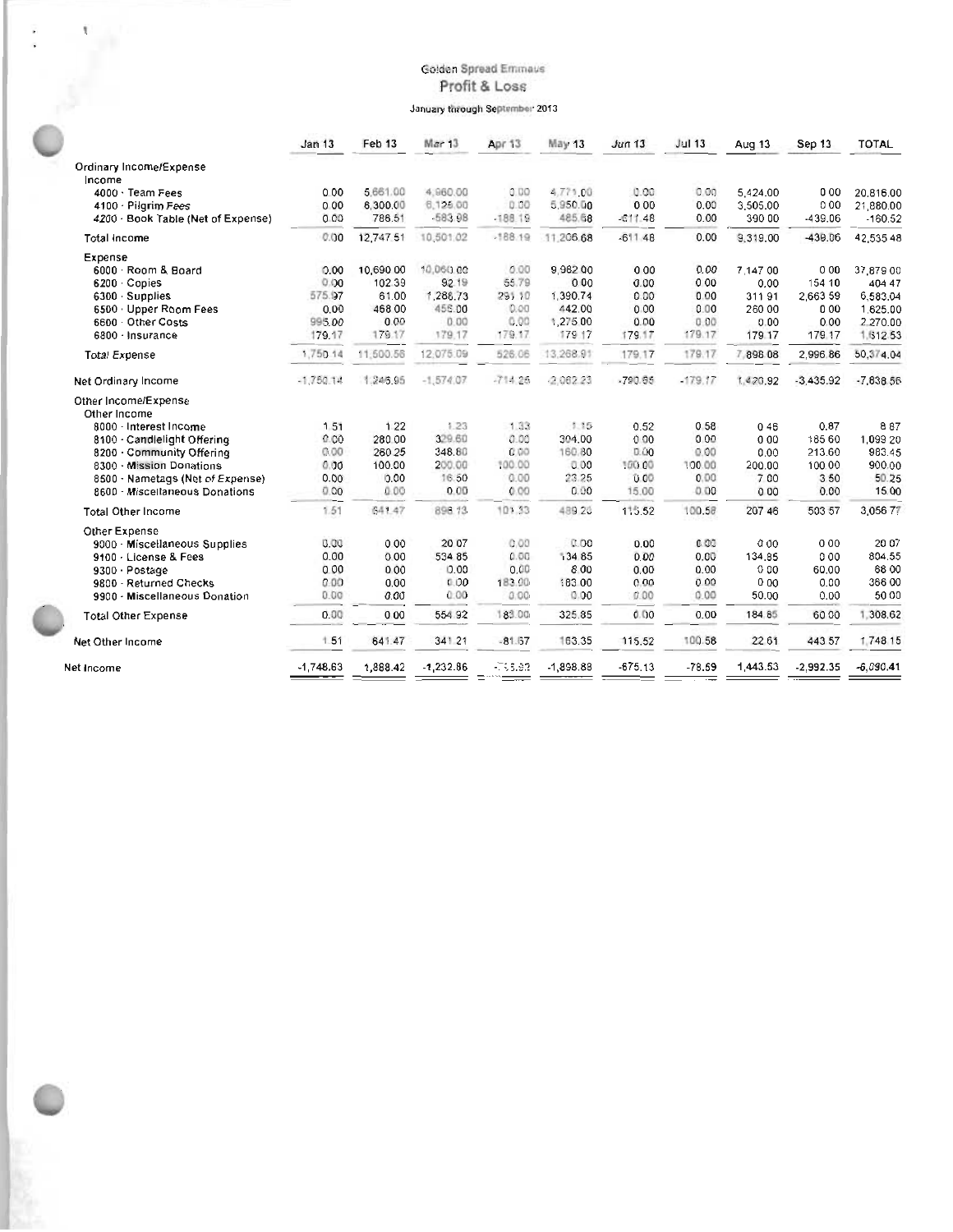# Golden Spread Chrysalis<br>Balance Sheet As of September 30, 2013

 $\frac{1}{2}$ 

 $\sim$   $\sim$ 

|                                                                                                                  | Sep 30, 13         |
|------------------------------------------------------------------------------------------------------------------|--------------------|
| <b>ASSETS</b><br><b>Current Assets</b><br><b>Checking/Savings</b>                                                |                    |
| $1000 \cdot$ Cash - ANB                                                                                          | 5,448.28           |
| <b>Total Checking/Savings</b>                                                                                    | 5,448.28           |
| <b>Total Current Assets</b>                                                                                      | 5.448.28           |
| <b>TOTAL ASSETS</b>                                                                                              | 5,448.28           |
| <b>LIABILITIES &amp; EQUITY</b><br>Liabilities<br><b>Current Liabilities</b><br><b>Other Current Liabilities</b> |                    |
| 2500 · Reserved · Scholarsh                                                                                      | 700.00             |
| <b>Total Other Current Liabilities</b>                                                                           | 700.00             |
| <b>Total Current Liabilities</b>                                                                                 | 700.00             |
| <b>Total Liabilities</b>                                                                                         | 700.00             |
| Equity<br>3900 · Retained Earnings<br>Net Income                                                                 | 4,556.46<br>191.82 |
| <b>Total Equity</b>                                                                                              | 4,748.28           |
| <b>TOTAL LIABILITIES &amp; EQUITY</b>                                                                            | 5,448.28           |